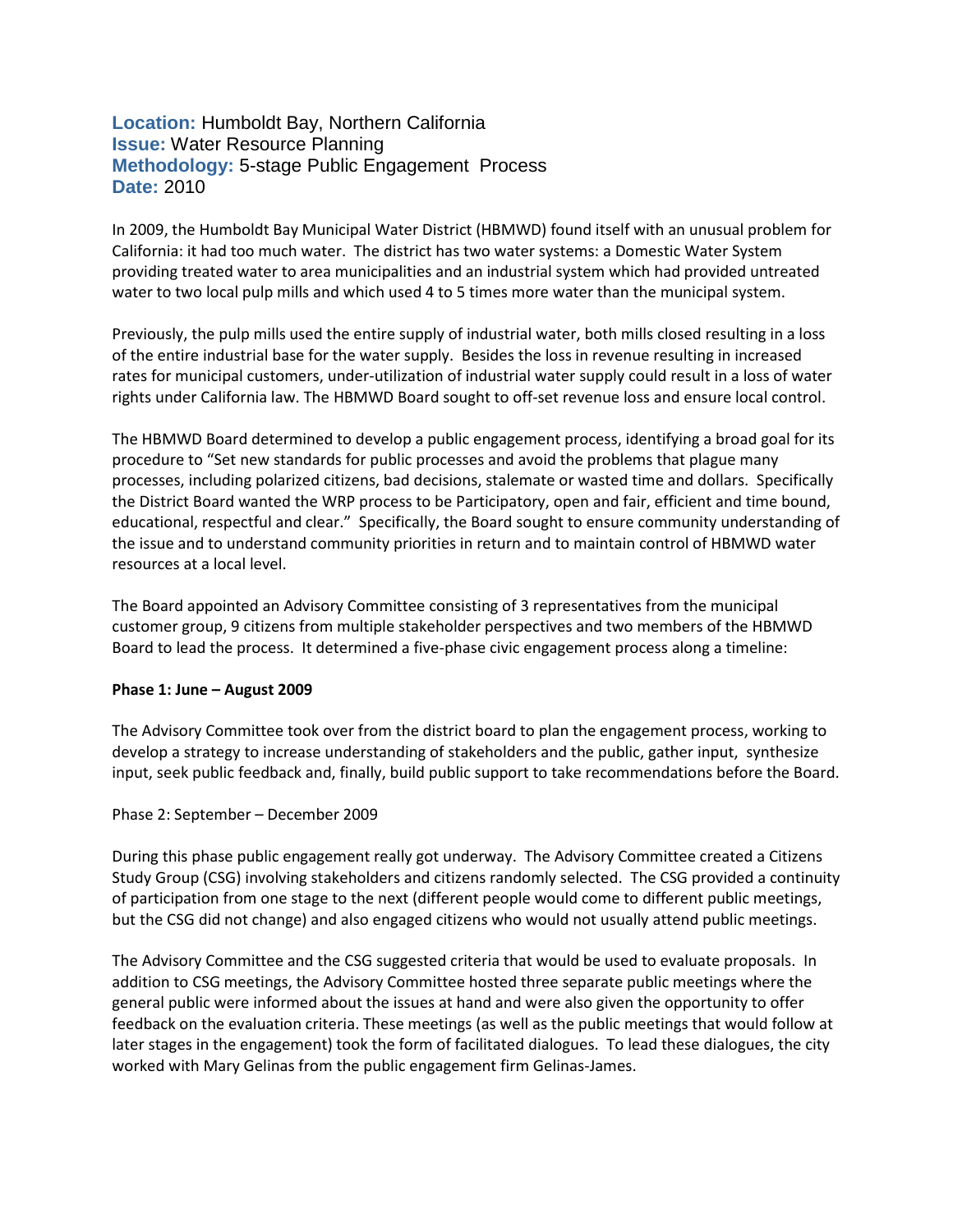These criteria were gathered into a document called "Framework for Evaluating Water Resource Planning Options" approved by the HBMWD board. Through a synthesis of public suggestions, the Committee identified seven values important to the community in determining water usage. Two of these criteria stood out such that the Advisory Committee elevated them to "threshold criteria." These were 1) maintaining local control of District water rights and 2) making sure the option was legally viable. If a proposal failed to meet the second criteria it would be, effectively, dead in the water. If it failed to meet the first it would go directly against community priorities and HBMWD purposes. Thus, the Advisory Committee determined any proposal *must* meet these to standards to be considered.

If a proposal met the threshold, it would then be evaluated against the remaining five criteria: environmental impact/improvement; community access to water; facilitation of economic development; provision of district cost recovery (would the proposal help cover the district's costs for maintenance, upgrades and/or expansion); and impact on overall quality of life.

## Phase 3: January – February 2010

Having established criteria for evaluating proposals, the Advisory Committee was now sought proposals from the public. During this phase a day-long Water Workshop was held to increase public awareness of the issue, legal context, basic categories of possible water use, ecology of the watershed and regional economic considerations.

These were promoted through television, radio, print media and internet sources. The majority of public proposals came through the workshop and public meetings, while others came through informal conversation, email exchanges and social media outlets. In addition, participants were asked to evaluate the process after each meeting.

## Phase 4: March – June 2010

With suggestions in, the next step was to consider and evaluate the options. In this phase too, direct public engagement would be vital. The Advisory Committee synthesized all the ideas and organized them into 12 specific options. They did a preliminary analysis of each. This analysis looked at how much water each option would use, how long it would take to develop and implement, how well the option measured against the established evaluation framework and also identified other costs and benefits. Two of the twelve options were set aside during this time because they did not meet the threshold criteria. The Advisory Committee then took the remaining proposals to the CSG and to three public meetings to get feedback from residents on specific proposals.

## Phase 5: June – August 2010

Equipped with resident input on the possible options the Advisory Committee prepared recommendations to present to the HBMWD. The final proposal looked grouped and ranked the various recommendations as follows:

| Option                                       | Immediately<br>Pursue | Passively<br><b>Pursue</b> | l Defer pursuit.<br>pending more info | <b>Not Recommended</b><br>$@$ this time |
|----------------------------------------------|-----------------------|----------------------------|---------------------------------------|-----------------------------------------|
| A1. Actively pursue companies that use water |                       |                            |                                       |                                         |
| A2. Expand District Boundaries               |                       |                            |                                       |                                         |